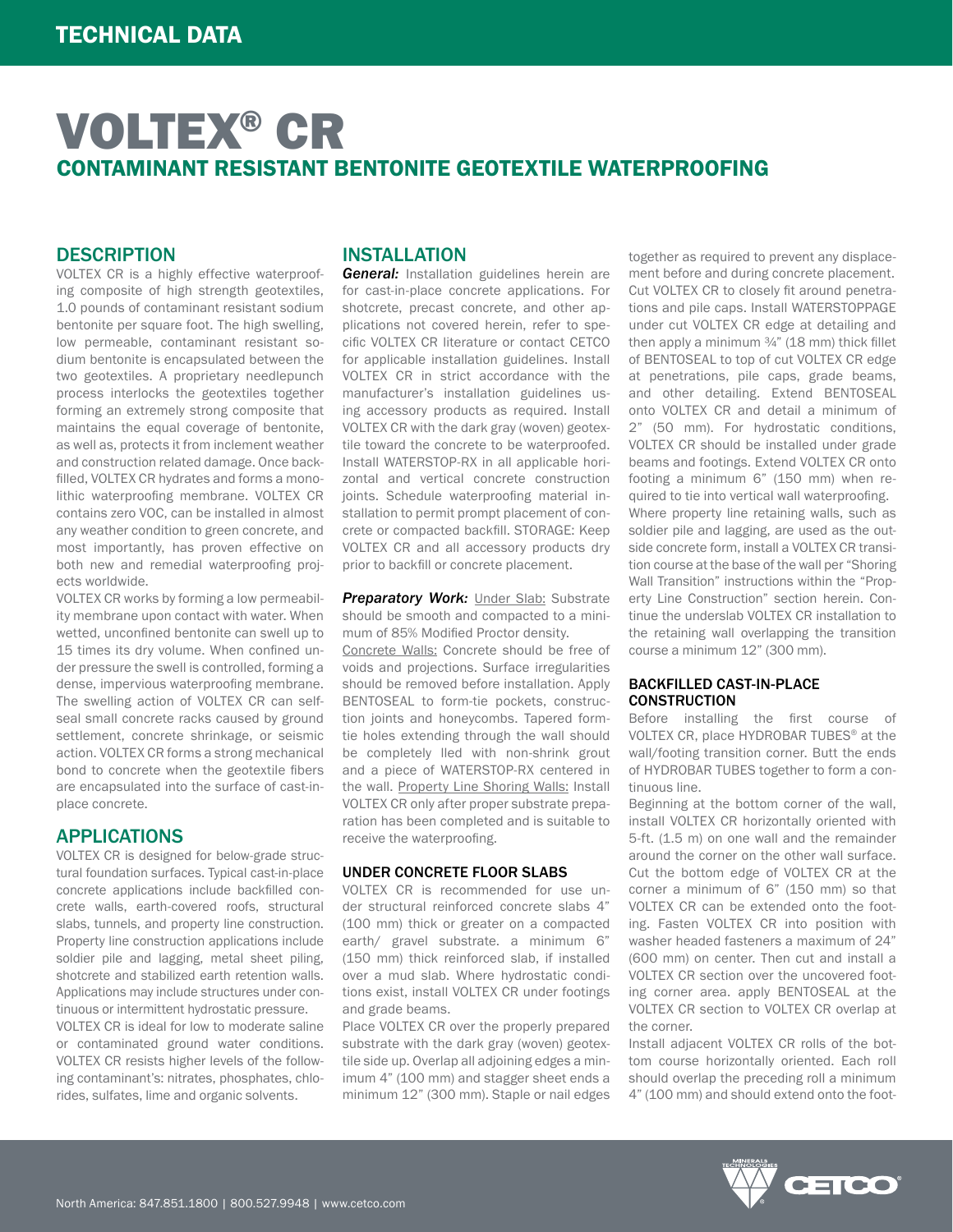# VOLTEX CR CONTAMINANT RESISTANT BENTONITE GEOTEXTILE WATERPROOFING

ing a minimum 6" (150 mm). At inside wall corners apply a continuous ¾" (18 mm) fillet of BENTOSEAL directly in the corner prior to installing VOLTEX CR. Stagger all vertical overlap joints a minimum of 12" (300 mm). For hydrostatic conditions, the vertical wall VOLTEX CR should cover the entire footing and overlap the underslab waterproofing a minimum 6" (150 mm).

Cut VOLTEX CR to closely fit around penetrations. After installing VOLTEX CR, trowel a minimum ¾" (18 mm) thick fillet of BEN-TOSEAL around the penetrations to completely fill any space between the penetration and the VOLTEX CR edge. Extend BENTOSEAL onto the penetration and over the VOLTEX CR edge 1–½" (38 mm). In areas where multiple penetrations are close together, it may be impractical to cut VOLTEX CR to fit around each penetration. Therefore, apply a 3/4" (18 mm) thick fillet of BENTOSEAL around base of each penetration and cover the entire area between the penetrations. Extend BENTOSEAL 1–½" (38 mm) onto the penetrations.

Terminate VOLTEX CR membrane 12" (300 mm) below finished grade elevation with washer-head fasteners maximum 12" (300 mm) on center. Install ENVIRO-SHEET flashing to primed concrete substrate with bottom edge overlapping top edge of VOLTEX CR membrane minimum 4" (100 mm). Overlap all roll ends a minimum 4" (100 mm) to form a continuous flashing. Height of flashing shall be per project details and specifications. Install a rigid termination bar along top edge of ENVIROSHEET; fastened maximum 12" (300 mm) on center. Complete grade termination detail with tooled bead of CETSEAL along the top edge, at all penetrations through the flashing, and all exposed overlap seams. Backfill shall be placed and compacted to minimum 85% Modified Proctor density promptly after waterproofing installation. Backfill should consist of compactable soil or angular aggregate (¾" or less) free of debris, sharp objects, and stones larger than  $\frac{3}{4}$ " (18 mm).

NOTE: VOLTEX CR is not recommended for masonry block walls. contact CETCO regarding products and installation guidelines for masonry block foundation walls.

#### PROPERTY LINE CAST-IN-PLACE **CONSTRUCTION**

Use VOLTEX CR to waterproof various types of cast-in-place property line construction, including: metal sheet piling, soldier pile and lagging, auger cast caisson, and stabilized-earth shoring walls. Following guidelines outline the installation of VOLTEX CR on soldier pile and lagging walls. For other property line shoring wall applications refer to the "VOLTEX Cast-In-Place Product Manual" or consult CETCO. For shotcrete applications refer to the "VOLTEX DS Shotcrete Application Manual" for installation guidelines.

*Lagging Wall Preparation:* Remove all projections and fill all voids in the retaining wall larger than 1" (25 mm) with non-shrink grout or compacted soil. AQUADRAIN® drainage composite can be installed over lagging gaps up to  $2-\frac{1}{2}$ " (63 mm) to provide a uniform surface to mount the VOLTEX CR. gaps larger than 2–½" (63 mm) should be completely filled with grout, wood, extruded polystyrene (40 psi min.) or compacted soil even if AQUADRAIN is installed prior to VOLTEX CR. Do not use plywood or other surface treatment that leaves the lagging gaps void.

**Shoring Wall Transition:** At base of shoring wall, install VOLTEX CR sheet horizontally oriented (dark gray woven geotextile facing installer) with the bottom edge extending out onto the horizontal substrate a minimum 12" (300 mm) and the top edge of the sheet extending a min. 12" (300 mm) above the finished slab elevation. Secure VOLTEX CR sheet to shoring wall with washerhead fasteners maximum 24" (600 mm) on center. Overlap edges of VOLTEX CR sheets a minimum 4" (100 mm). If the slab thickness is greater than 24" (600 mm), install a second full sheet or cut strip of VOLTEX CR on the shoring wall to meet the 12" (300 mm) requirement above of the top slab elevation. Overlap top edge of previous sheet and edges of adjacent sheets a min. 4" (100 mm).

**Shoring Wall Installation:** Starting at the base corner, install course of VOLTEX CR (horizontally oriented) to lagging wall over the previously installed corner transition sheet; with the bottom edge extending down to the wall/slab transition. Secure sheet edges to shoring wall with washer-head fasteners maximum 24" (600 mm) on center. After the bottom horizontal course, VOLTEX CR sheets can be installed either vertically or horizontally oriented. Continue VOLTEX CR installation up wall to finished grade elevation overlapping adjacent VOLTEX CR sheet edges a minimum 4" (100 mm) and staggering all sheet roll ends of adjacent courses a minimum 12" (300 mm). Do not allow VOLTEX CR overlap joints to run at same elevation as the concrete pour lift joints; extend membrane past a minimum 6" (150 mm).

Prior to installing VOLTEX CR at grade, install  $\frac{1}{2}$ " (12 mm) thick cementitious wall board (Durock) centered over metal soldier pile from finished grade elevation to specified depth of soldier pile and lagging removal. Remove cement wall board during excavation to terminate system at grade.

*Tie-Back Heads:* Select appropriate size TB-BOOT to fit over tie-back plate and allow proper cast-in-place concrete coverage per project requirements. TB-BOOT should fit over entire tie-back head without the tieback plate or cables in direct contact with the TB-BOOT. Prior to TB-BOOT installation, fill voids in retention wall substrate and tieback head assembly with spray foam (min 20 psi) or non-shrink grout. For non-hydrostatic conditions, install and secure AQUADRAIN drainage composite course per manufacturer's guidelines to soil retention wall prior to installing TB-BOOT. For hydrostatic conditions, install TB-BOOT prior to VOLTEX CR membrane. With soldier piles, strip piles with waterproofing membrane prior to TB-BOOT placement.

Fill pre-formed shape of TB-BOOT with 2-part urethane spray foam (min 20 PSI) and place over tie-back head before foam sets up. Secure TB-BOOT to soil retention system using washer head fasteners along the outside edge of the flat base. Apply 1/4" (6 mm) thick by minimum 3" (75 mm) wide continuous ring of BENTOSEAL onto the flat base just outside of the ½" (12 mm) raised collar. Install 4-ft by 4-ft piece of VOLTEX CR (with precut hole in center to fit tight around the  $\frac{1}{2}$ " (12 mm) raised collar) over the entire flat base with

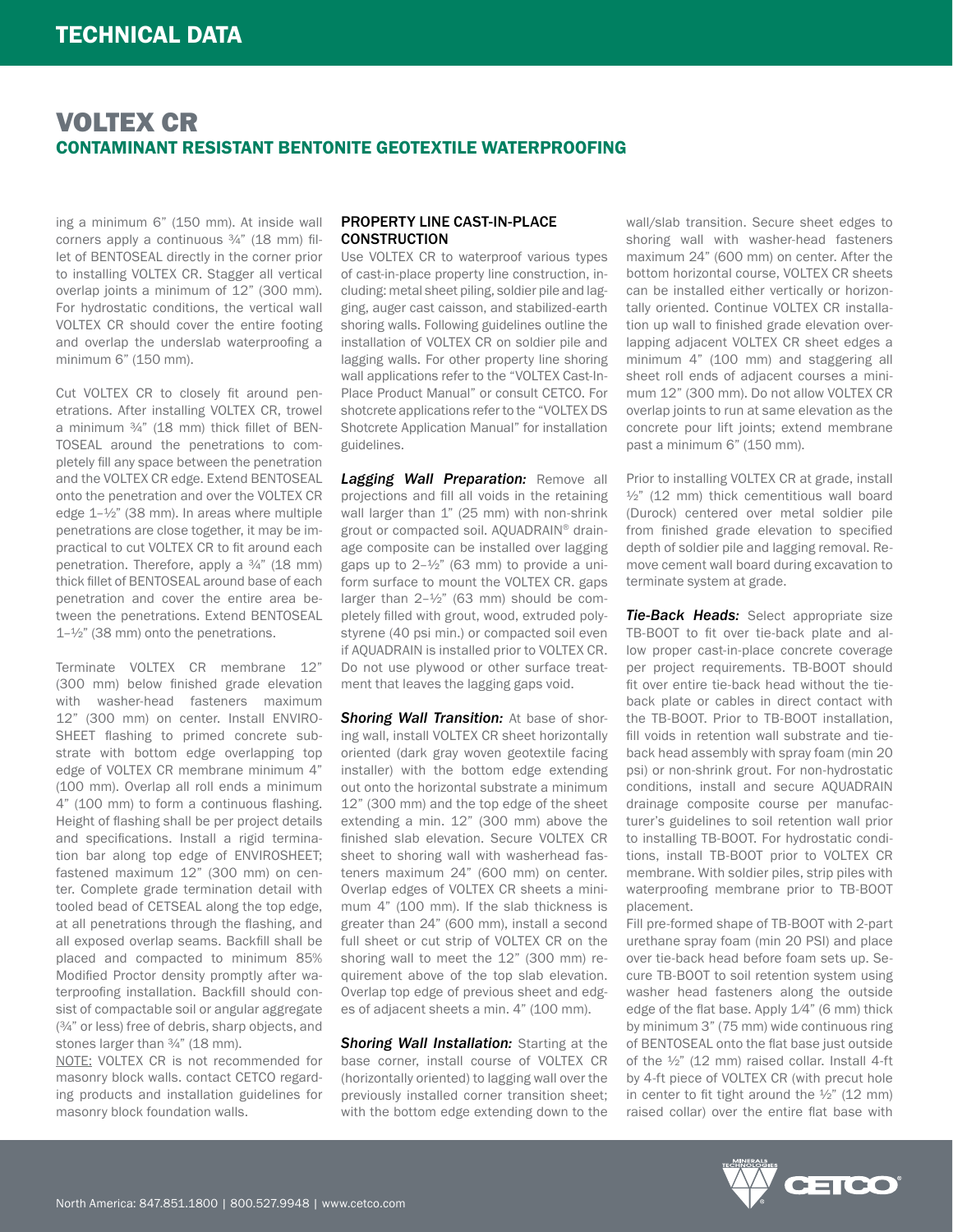# VOLTEX CR CONTAMINANT RESISTANT BENTONITE GEOTEXTILE WATERPROOFING

outside edges fastened to the retaining wall. Secure inside VOLTEX CR edge around raised collar with washer-head fasteners that pass through the BENTOSEAL ring; typical fastener spacing 6" (150 mm). Do not install fasteners or puncture TB-BOOT inside of the ½" (12 mm) raised collar. Apply counter flashing of BENTOSEAL along VOLTEX CR sheet edge around raised collar. Then install VOLTEX CR field sheet overlapping outer membrane edge minimum 4" (100 mm).

**Penetrations:** Install a cut collar of VOLTEX CR tightly around the penetration; extending a minimum 12" (300 mm) radius. Apply BEN-TOSEAL over VOLTEX CR collar around penetration; extending BENTOSEAL a minimum 3" (75 mm) radius at 1⁄4" (6 mm) thickness. Then install main course of VOLTEX CR membrane tightly around the penetration. Finally, detail around penetration with ¾" (18 mm) thick cant of BENTOSEAL. With sleeved pipes, Division 3 work should include filling the gap between the pipe and the sleeve with non-shrink cementitious grout and install WATERSTOP-RX to both sides of sleeve.

**Soldier Pile Stripping:** Install a strip of VOLTEX CR over all soldier piles with raised lagging hanger bolts, form tie rods, or other irregular surface. VOLTEX CR strip should extend a minimum 6" (150 mm) to both sides of the piling. Apply BENTOSEAL ¼" x 2" (6 mm x 50 mm) to VOLTEX CR strip surface along both edges of each soldier pile.

*Cementitious Board:* Prior to installing VOLTEX CR to finished grade detail, install  $\frac{1}{2}$ " (12 mm) thick cementitious wall board centered over steel soldier pile from finished grade elevation to specified depth that the top of steel soldier pile and lagging will be removed.

*Grade Termination: Terminate VOLTEX CR* membrane 12" (300 mm) below finished grade elevation with washer-head fasteners maximum 12" (300 mm) on center. Install ENVIROSHEET flashing to primed concrete substrate with bottom edge overlapping top edge of VOLTEX CR membrane minimum 4" (100 mm). Overlap all roll ends a minimum

4" (100 mm) to form a continuous flashing. Height of flashing shall be per project details and specifications. Install a rigid termination bar along top edge of ENVIROSHEET; fastened maximum 12" (300 mm) on center. Complete grade termination detail with tooled bead of CETSEAL along the top edge, at all penetrations through the flashing, and all exposed overlap seams.

Where lagging timbers and the top of steel soldier piles are removed, repair any waterproofing damaged by the excavation and removal of the retention wall system. Secure all excavated VOLTEX CR overlap seams with washer-head fasteners maximum 24" (600 mm) on center and then install SEAM-TAPE centered along overlap seams. Backfill shall be placed and compacted to minimum 85% Modified Proctor density promptly after waterproofing installation. Backfill should consist of compactable soil or angular aggregate (¾" or less) free of debris, sharp objects, and stones larger than ¾" (18 mm).

### LIMITATIONS

VOLTEX CR should only be installed after substrate preparation has been properly completed and is suitable to receive the waterproofing system. Concrete work should be cast-in-place with conventional forms that produce a smooth surface. Do not use stayin-place concrete forming; use removable forming products only.

VOLTEX CR is designed for below-grade waterproofing applications where the product is properly confined. VOLTEX CR should not be installed in standing water or over ice. If ground water contains strong acids, alkalies, or is of a conductivity of 2,500 μmhos/cm or greater, water samples should be submitted to the manufacturer for compatibility testing. ULTRASEAL may be required if contaminated ground water or saltwater conditions exist.

VOLTEX CR is designed for use under reinforced concrete slabs 4" (100 mm) thick or greater on a compacted earth/gravel substrate. VOLTEX CR requires a minimum 6" (150 mm) thick reinforced concrete slab if installed over a mud slab. VOLTEX CR is not designed for split-slab plaza deck construction.

VOLTEX CR is not designed to waterproof expansion joints. Expansion joints are the responsibility of others. Do not use VOLTEX CR on masonry block foundation walls. Consult CETCO for special installation guidelines that apply to shotcrete and precast concrete construction.

VOLTEX CR installation guidelines contained herein are for cast-in-place concrete applications and do not cover shotcrete or precast concrete applications. Refer to VOLTEX DS Product Manuals for additional property line shoring wall construction technique applications. Consult CETCO for applicable products and installation guidelines for applications not covered herein.

### SIZE AND PACKAGING

VOLTEX CR is available in 4-ft x 15-ft (1.2 x 4.2 m) rolls. Typical roll weight is approximately 70 lbs. (31.7 kg). VOLTEX CR is packaged 35 rolls per pallet (2,100 sq. ft. (195 sq. m.)).

### ACCESSORY PRODUCTS

Install VOLTEX CR using accessory products in strict accordance with the manufacturer's installation guidelines and details. Primary accessory products include BENTOSEAL®, HYDROBAR TUBES®, WATERSTOPPAGE®, TB-BOOT®, CETSEAL and ENVIROSHEET grade flashing.

# ASSOCIATED SYSTEM PRODUCTS

AQUADRAIN® subsurface drainage composite and WATERSTOP-RX® expanding concrete joint waterstop.

*IMPORTANT NOTICE:* CONTACT CETCO FOR VERIFICATION OF SPECIFICATION AND INSTALLATION REQUIREMENTS TO COMPLY WITH ISSUANCE FOR ELIGIBILITY OF HYDRO-SHIELD WARRANTY.